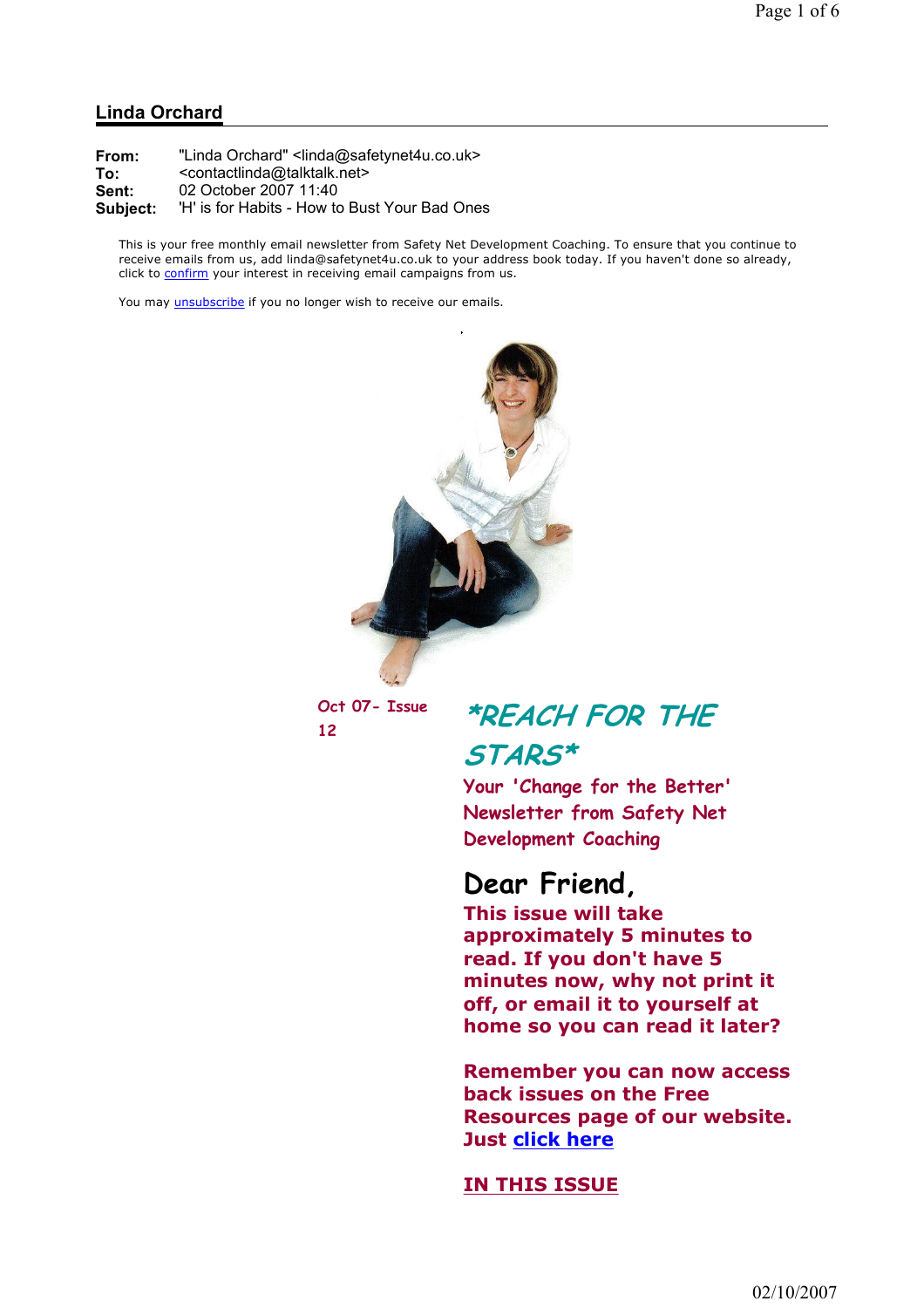- How to ... Bust Your Bad Habits For Good
- Time Saving Tips plus get your own free time saving fact sheet
- Quotes of the Month
- Celebrate our first birthday with 10% discount

# 'H' IS FOR HABITS - THE SECRET TO BUSTING YOUR BAD ONES

The story within this article was written by **read on** ... Michael Neill. You can read more of his useful and really entertaining work in his book, "You Can Have What You Want"



If you, like some of my clients, constantly struggle to get your accounts or your admin done on time, or you always just manage to scrape into meetings but would actually prefer to arrive early, feeling prepared and composed, then you have got yourself a classic

a bad habit.

Maybe, on the other hand your habit is biting those nails or diving for a chocolate bar every time the going gets tough and you feel tired or stressed.

If you 've tried and failed to change a bad habit,

If you've given up trying to change these habits and are saying to yourself that you're stuck with this way of behaving because - "that's just the way I am, I know I can't change it because I've tried", let me ask you how hard you've really tried, for how long and how consistently?

If you are prepared to take FULL responsibility for implementing the changes you long for, it really is only a matter of time before you will crack it and form a new habit, one you really want.

This is illustrated beautifully in this story of Michael Neill's. (read more at the Genius Catalyst website)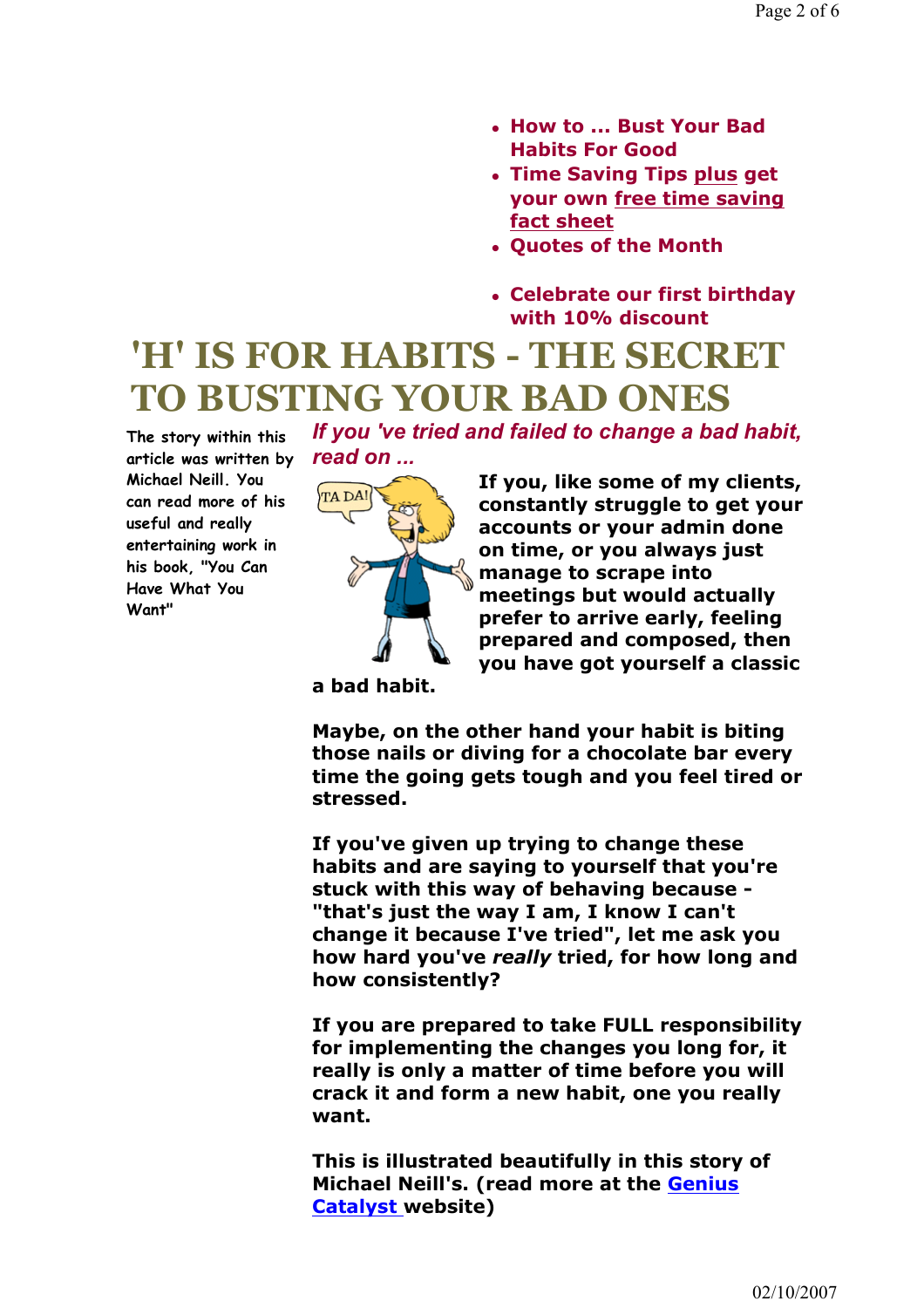#### The Gay Thumb Story

"When I was a child, there was a rumour going around the school playground that depending on which thumb was on top when you folded your hands with interlacing fingers, it meant you were gay. I didn't know what 'gay' meant, but I could tell by the facial expressions and tonality of the people saying it that it was a bad thing I didn't want to be. (And no, for the record, I no longer think that - but bear with me - I'm telling a story!)

While I no longer remember which thumb it was, I was horrified to discover that I had the gay thumb, and immediately made plans to pack up all my worldly belongings into a small shopping bag and head for the Far East where people with all kinds of thumbs could live together in peace and harmony. However, after a long and heartfelt talk with my favourite teddy bear, I decided that rather than run away, I would face up to my demons and force my thumbs to behave like the good heterosexual digits I knew them to be.

I embarked on a program of re-conditioning my body to behave in a new way. Each morning, I would consciously interlace my fingers at least 100 times, being sure to place the 'non-gay' thumb on top. At first, it felt incredibly odd to connect my hands in the 'wrong' way. But after only a few mornings, it began to feel more and more normal.

At some point in the first two weeks, I closed my eyes and brought my hands together. When I opened my eyes, the heterosexual thumb was on top! I had done it - I had changed 'normal' and 'comfortable' simply by consciously repeating a few new behaviours on a regular basis.

And despite the collection of show tunes and Barbara Streisand records gathering dust in my closet, I have a wife and three kids to show for my troubles..."

If you can acknowledge that your habits really are completely within your control and take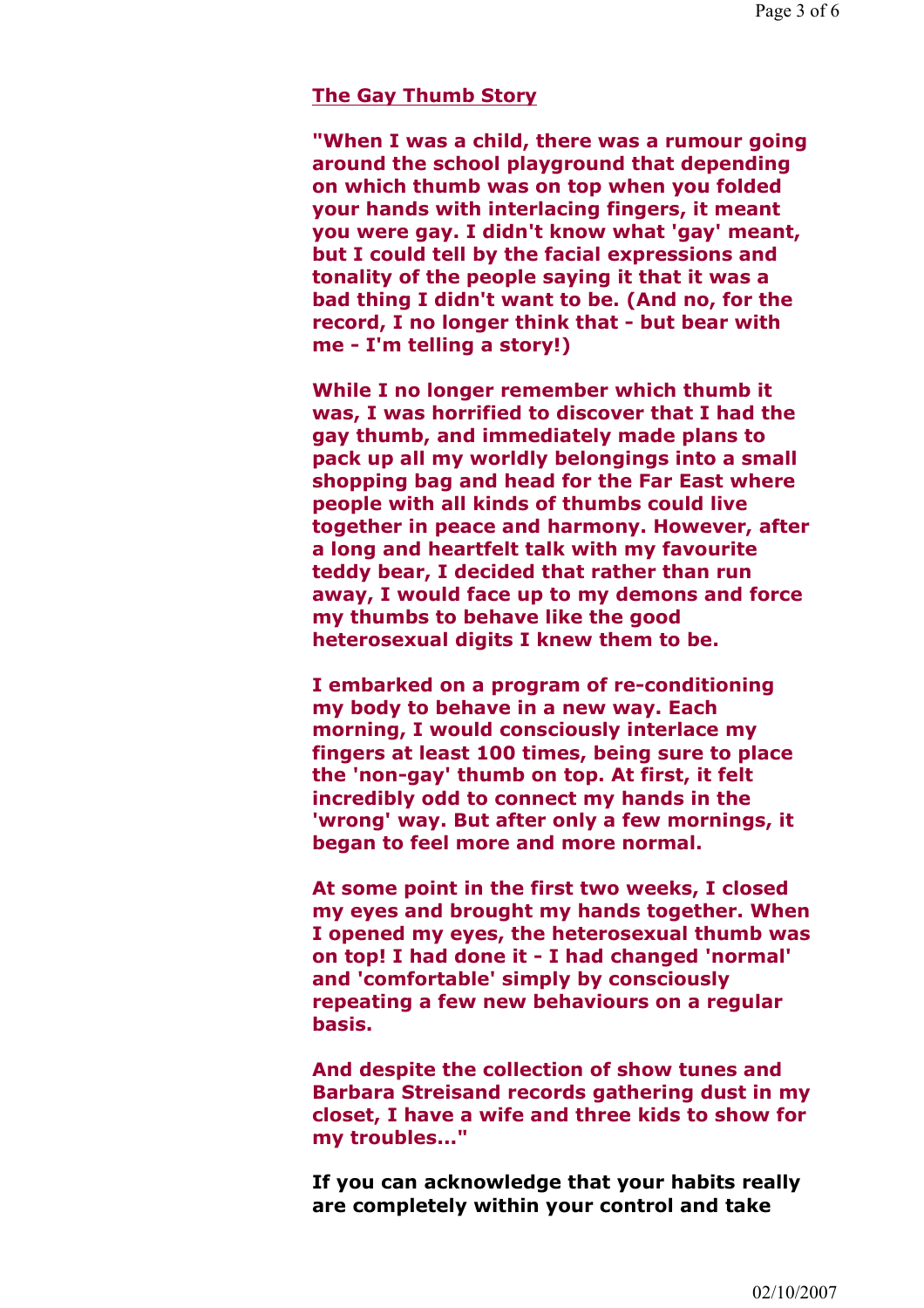responsibility for them, that's half the battle. However, they do need to be practiced. The bad ones are only there because you have practiced them so often that they have become unconscious actions which you now assume you can't control. Try a new way and do it again and again and again and again and ..........

Hey, before you know it, there's a new habit, the only difference being that you really like this one.

What are the 3 habits you'd most like to change? Thought of them? Good. Now you have a choice.

Either pick up the phone right now, call 0845 644 4634 and hire me to help you make this happen or pick one and start practicing your new way, the way you have consciously chosen, today.

### NOT ENOUGH HOURS IN YOUR DAY?

FREE REPORT FOR YOU to use every day to help you make the most of your precious time

Get your own personal copy of '40 Time Saving Tips' to help give you more time and fit everything in

The 3 tips below, are just a tiny sample of the great ideas taken from my 'Top 40 Time Saving Tips' Report.

You can get your own free copy of the full report by visiting the Safety Net website and going to the Free Resources page. Just click here.

15. Avoid idly surfing the net. If you HAVE to use it, consider keeping a list of sites you want to visit, wait until you have at least 3, and then limit your time online. Many people have saved an hour per day on this alone. This could be 5 hours per week!

24. Employ your own quality team of fellow professionals (Accountant, Lawyer, Coach, IT advisor). Check out new ideas with them in order to avoid wasting time going down blind alleys, and maintain a 'helicopterview' of your life.

32. Grade 'to-do's' by A, B, C in order of priority, and do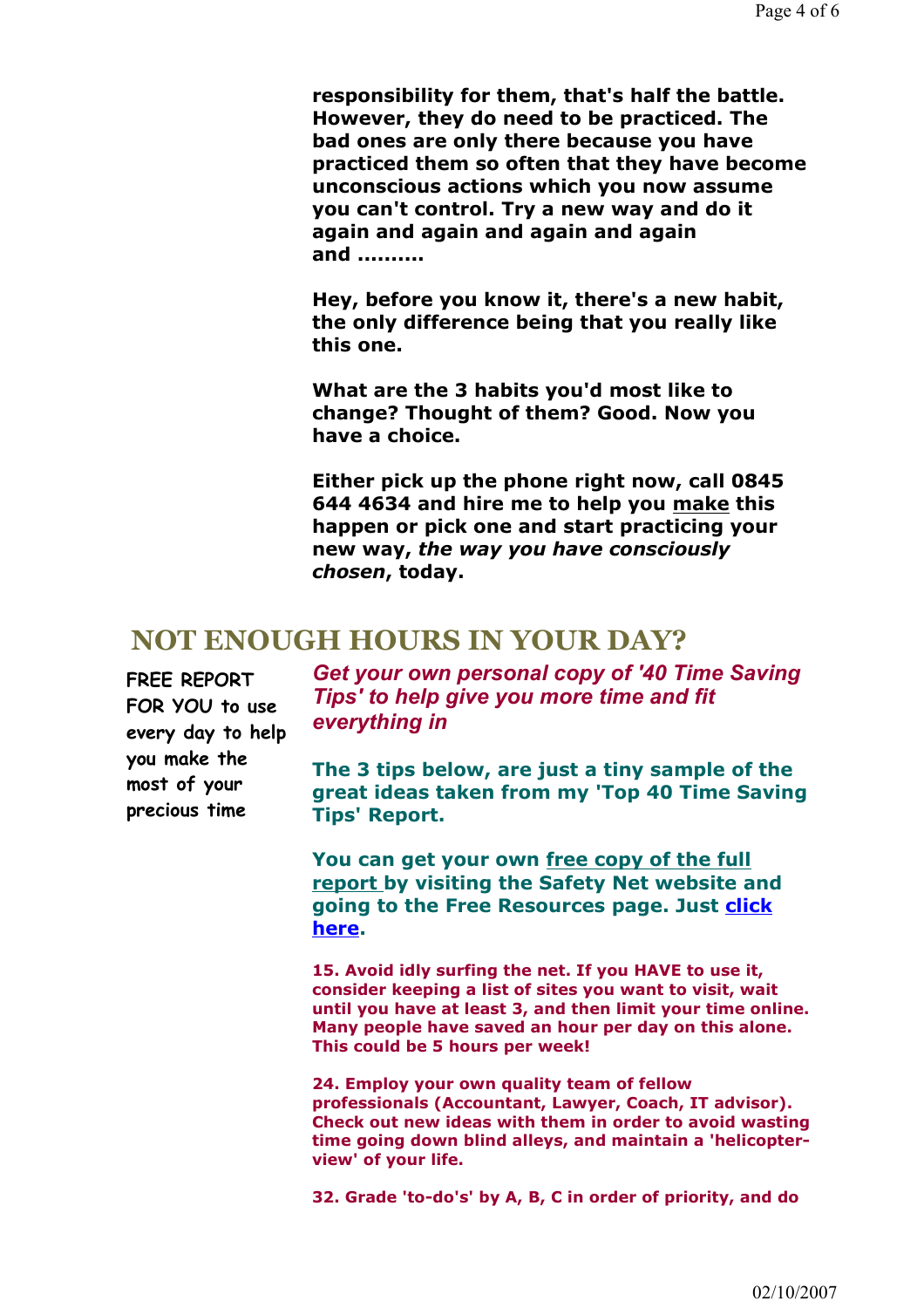the A's first. Work on an A even if you can only spend 5 minutes on it, rather than picking off the C's. Our working days are made up of a lot of 5- minute intervals.

## "QUOTES OF THE MONTH"

Bonus this month - 2 fanstastic quotes to sum up what you can expect when you decide to take responsibility for busting one of your bad habits.



"If people knew how hard I work to gain my mastery, it would not seem so wonderful at all."

Michelangelo, 1475 - 1564, Italian painter and sculptor

"A genius! For thirty seven years I've practiced fourteen hours a day, and now they call me a genius!" Pablo Sarasate, 1844 - 1908, Spanish violinist and composer.

Any new habit can be yours - once you take the decision that you are up to a little hard work and practice. And then a bit more ....

## See you in November Warm wishes

## Linda



Remember personal Development Coaching coaching takes place really effectively by telephone, so

being far away is no problem. If you have a challenge you want to work on and you know you need either a helping hand or a great big kick, as a Success Coach, I can provide you with both, whichever you'd prefer!

10% Discount to celebrate 'Reach for the Stars' 1st Birthday